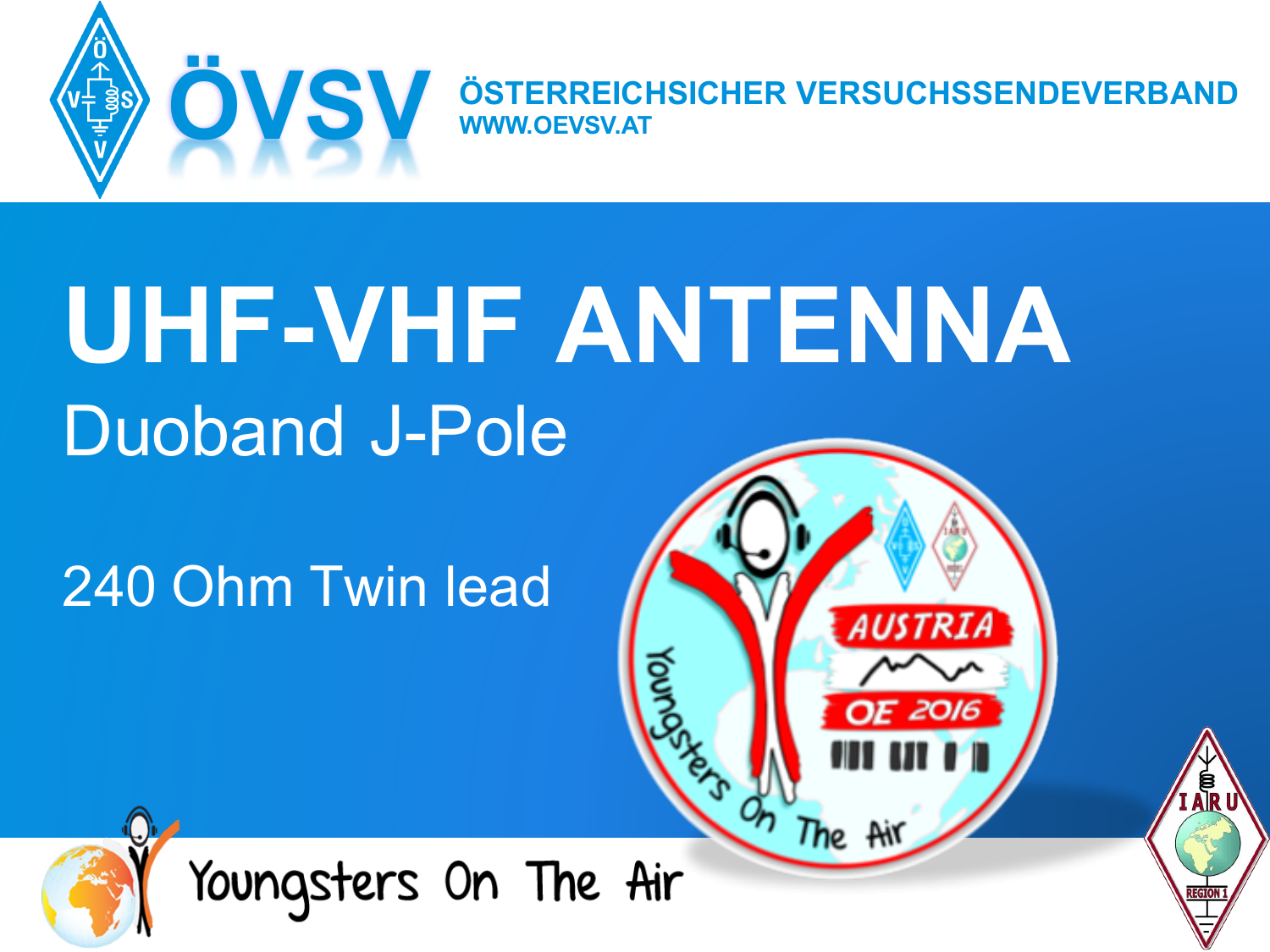

**ÖVSV ÖSTERREICHSICHER VERSUCHSSENDEVERBAND WWW.OEVSV.AT**

## **PRINCIPLE** Halfwave Duoband antenna



**© ÖVSV** 2

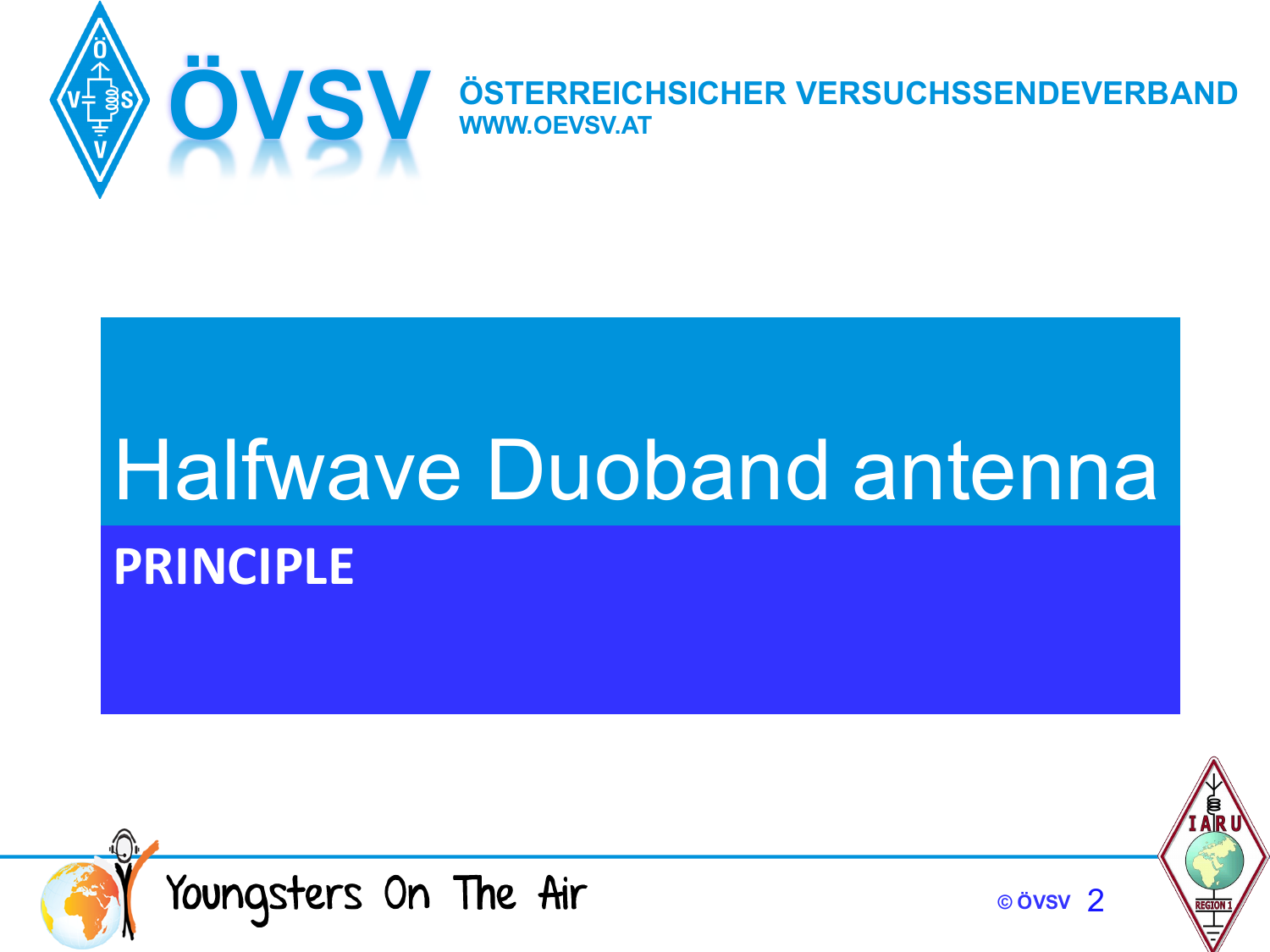

## **Features of 1/2 wave**

- Building a duoband halfwave antenna for portable use
- Significant gain on both bands (144Mhz, 433Mhz)
- Easy to transport (roll-up)
- Perfect SWR



Gain Tot[dB]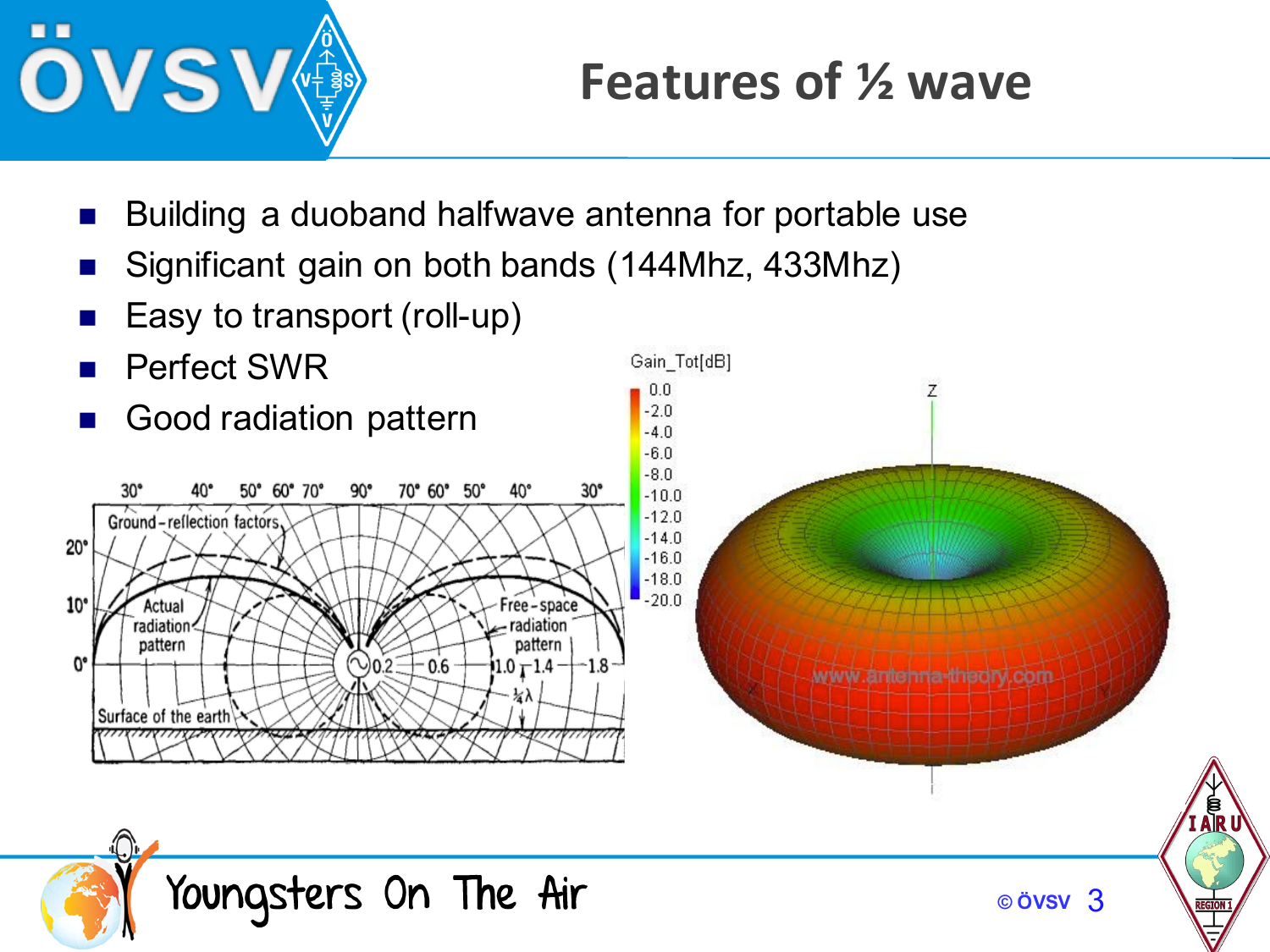

## **Functional principle**

#### **144Mhz**

- Half Wave radiator
- **n** Quarter wave transforming line

### **433Mhz**

- **n** Half wave radiator
- Quarter wave stub (trap)
- $\blacksquare$   $\frac{3}{4}$  wave transforming line

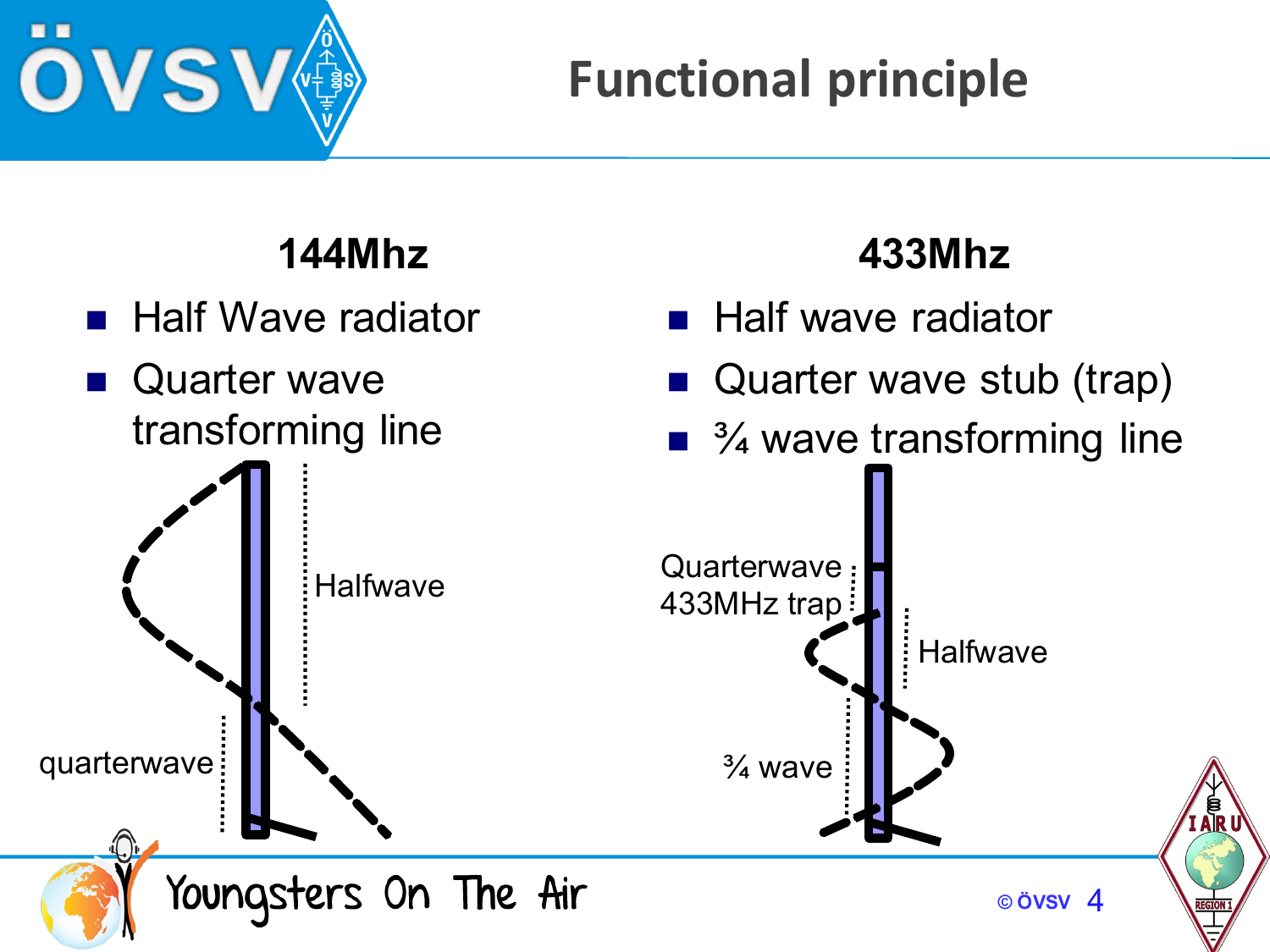

#### **Quarter wave trap**

#### **A quarter wave is blocking 70cm**

- **Paralell cable is 1/4w**  $*$  **Vf**
- $\blacksquare$  70/4=17,5\*0,83=14,7cm
- Like parallel resonator
- High impedance
- Cut-off upper section
- **n** Principle also works on HF
- Called "trap" or "stub"



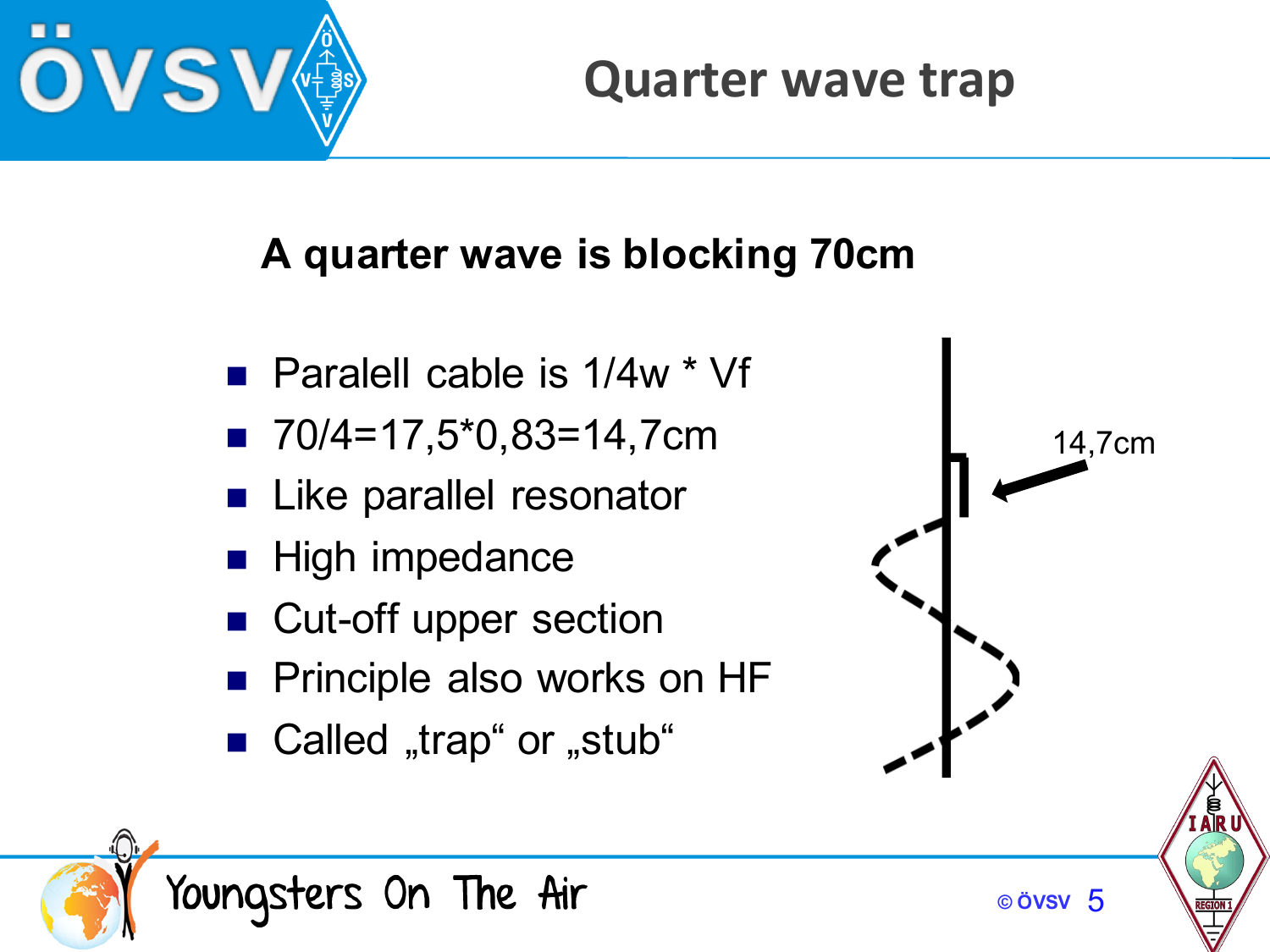

### **Construction plan**

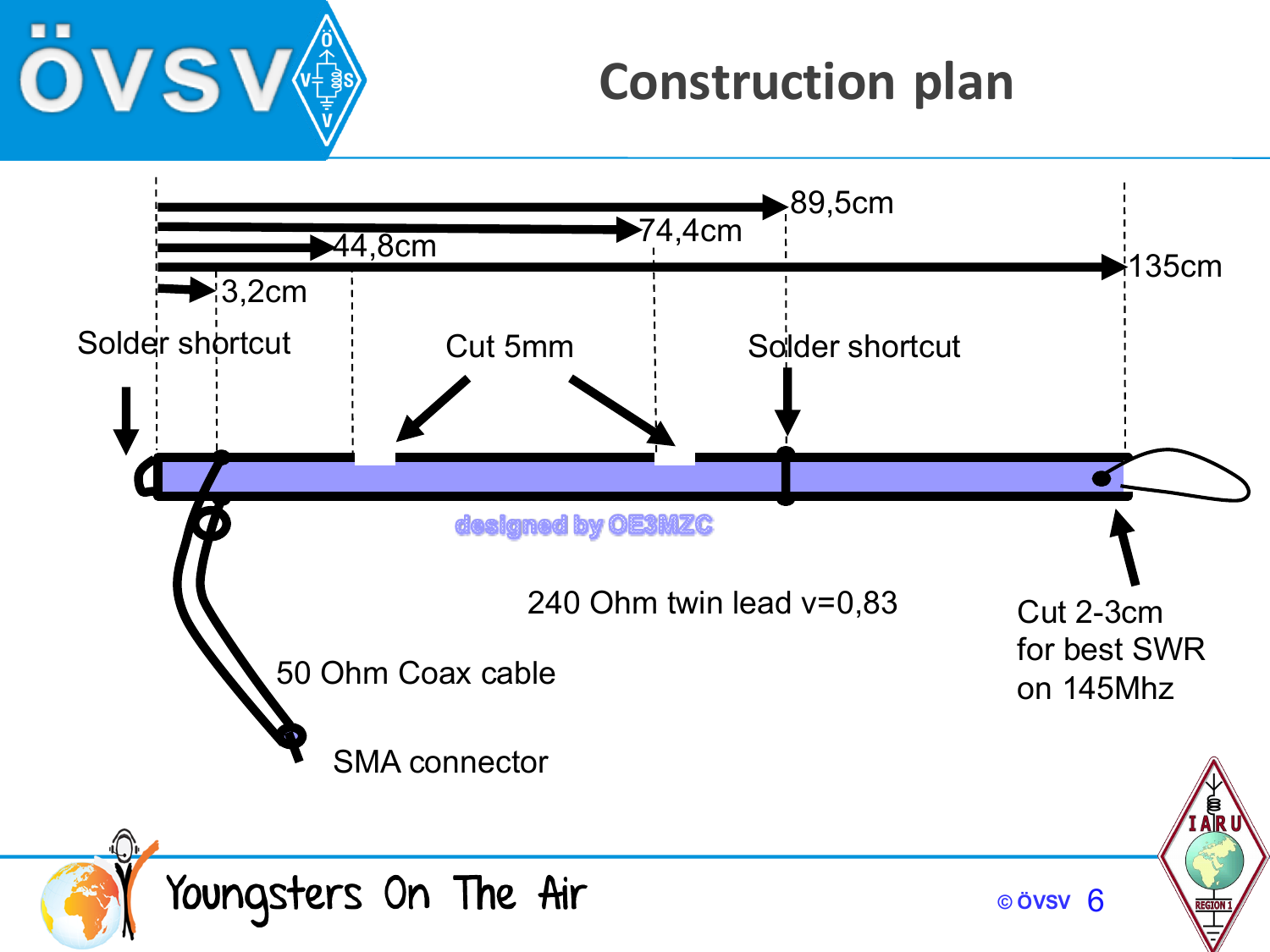

## **Building it in steps**

- Cut 140cm of twin lead
- solder short-cut at bottom end
- Measure from bottom end 44,8 cm and cut-out 5mm on one side only!
- Measure from bottom end 74,4 cm and cut-out 5mm on same side only!
- Measure from bottom end 89,5 cm and solder short cut
- $\blacksquare$  Measure from bottom end 3,2 cm and solder coax cable (inner lead on long part of antenna)
- Cut overall lenght to 135cm and check SWR for 1:1,5 on both bands (145MHz/433MHz)